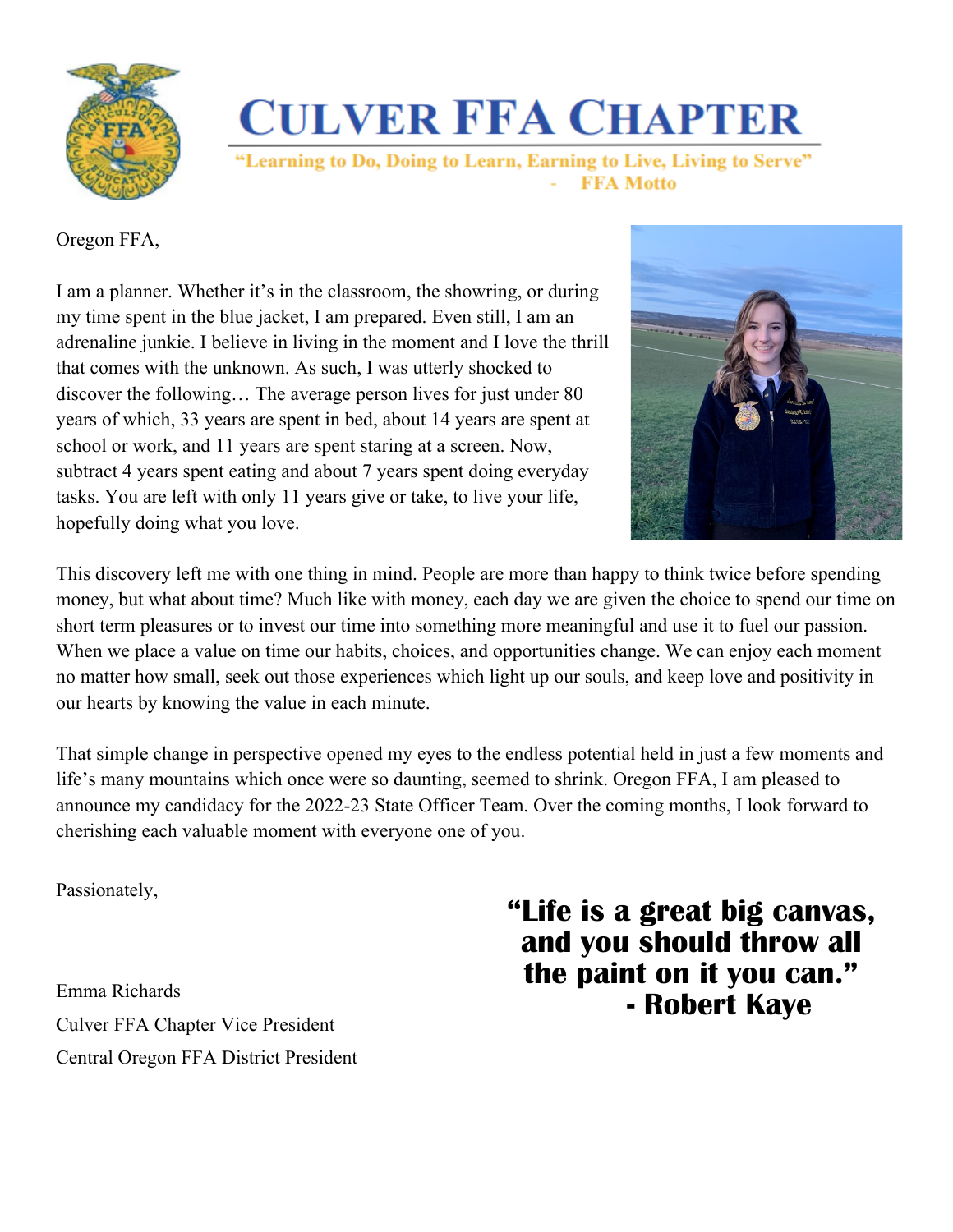## **FFA & OTHER ACTIVITIES**

| <b>District President</b><br><b>Chapter Vice President</b><br><b>Officer Retreat</b><br>Rituals (District)<br>Leadership Camp<br>Ag Sales (District/State)                                        | <b>Senior 2021-22</b><br><b>State Executive Meeting</b><br>Central Oregon District<br>$\bullet$<br>Convention<br>• Sectional Leadership<br>Conference<br>Job Interview (District)<br>$\bullet$                                                              | Parliamentary Procedure<br>(District)<br>• CoOp Quiz (Districts)<br>Oregon State FFA Convention<br>$\bullet$<br><b>Culver Banquet</b><br>$\bullet$<br>Jefferson County Fair<br>$\bullet$                           |
|---------------------------------------------------------------------------------------------------------------------------------------------------------------------------------------------------|-------------------------------------------------------------------------------------------------------------------------------------------------------------------------------------------------------------------------------------------------------------|--------------------------------------------------------------------------------------------------------------------------------------------------------------------------------------------------------------------|
|                                                                                                                                                                                                   | Junior 2020-21 State Degree                                                                                                                                                                                                                                 |                                                                                                                                                                                                                    |
| District Treasurer/President<br>Chapter Sentinel/Vice<br>President<br>Virtual Chapter Officer<br>Training<br>Ag Sales (District/State)<br>Prepared Public Speaking<br>(District/Sectionals/State) | Job Interview (District)<br>• Parliamentary Procedure<br>(District/Sectionals)<br>Advanced Portfolio (District)<br>$\bullet$<br>FFA Blood Drive<br>$\bullet$<br>Oregon FFA Convention<br>$\bullet$<br><b>Chapter Banquet</b><br>$\bullet$<br>FFA Plant Sale | Shop Skills - Math<br>Shop Skills - Surveying<br>Oregon District Officer<br>$\bullet$<br>Training<br><b>State Executive Meeting</b><br>$\bullet$<br>Jefferson County Fair<br>Livestock Judging<br>(District/State) |
|                                                                                                                                                                                                   | Sophomore 2019-20 Chapter Degree                                                                                                                                                                                                                            |                                                                                                                                                                                                                    |
| <b>District Treasurer</b><br><b>Chapter Beginning</b><br>President/Sentinel<br>National FFA Convention<br>Ag Sales (District/State)<br>Donkey Basketball<br>Central Oregon District<br>Convention | • Sectional Leadership<br>Conference<br>• Parliamentary Procedure<br>(District)<br>Soph. Prepared Public<br>Speaking<br>(District/Sectional/State)<br>• FFA Blood Drive                                                                                     | Oregon FFA Convention<br>FFA Plant Sale<br>Virtual Oregon District<br><b>Officer Training</b><br>Jefferson County Fair<br>Livestock Judging (State)                                                                |
|                                                                                                                                                                                                   | Freshman 2018-19 Greenhand Degree                                                                                                                                                                                                                           |                                                                                                                                                                                                                    |
| <b>Chapter Greenhand President</b><br>Beg, Ag Sales (District)<br>Beg. Parliamentary Procedure<br>(District)<br>Beg. Prepared Public<br>Speaking<br>(District/Sectionals/State)                   | • Central Oregon District<br>Convention<br>Sectional Leadership<br>Conference<br>Oregon State FFA Convention<br><b>Culver Banquet</b><br>$\bullet$<br>Leadership Camp<br>$\bullet$                                                                          | Rituals (District)<br>$\bullet$<br><b>Outstanding Beginning</b><br>$\bullet$<br>President<br>FFA Plant Sale<br>Jefferson County Fair<br>Livestock Judging (District)<br>$\bullet$                                  |
|                                                                                                                                                                                                   | <b>Other Activities and Awards</b>                                                                                                                                                                                                                          |                                                                                                                                                                                                                    |

| $\bullet$ FBLA<br>• FBLA Chapter Media<br>Specialist<br>• FBLA Newsletter (State)<br>$\bullet$ 4-H<br>• 4-H Master Showman<br>(County) | • Freshman Class Vice<br>President<br>• Sophomore Class Vice<br>President<br>• Junior Class Representative<br>• Executive Student Council<br>Secretary | Volleyball<br>OSAA Top Ten GPA<br>(Volleyball)<br>Most Improved Varsity<br>Volleyball Player<br>Varsity Volleyball Captain |
|----------------------------------------------------------------------------------------------------------------------------------------|--------------------------------------------------------------------------------------------------------------------------------------------------------|----------------------------------------------------------------------------------------------------------------------------|
|----------------------------------------------------------------------------------------------------------------------------------------|--------------------------------------------------------------------------------------------------------------------------------------------------------|----------------------------------------------------------------------------------------------------------------------------|